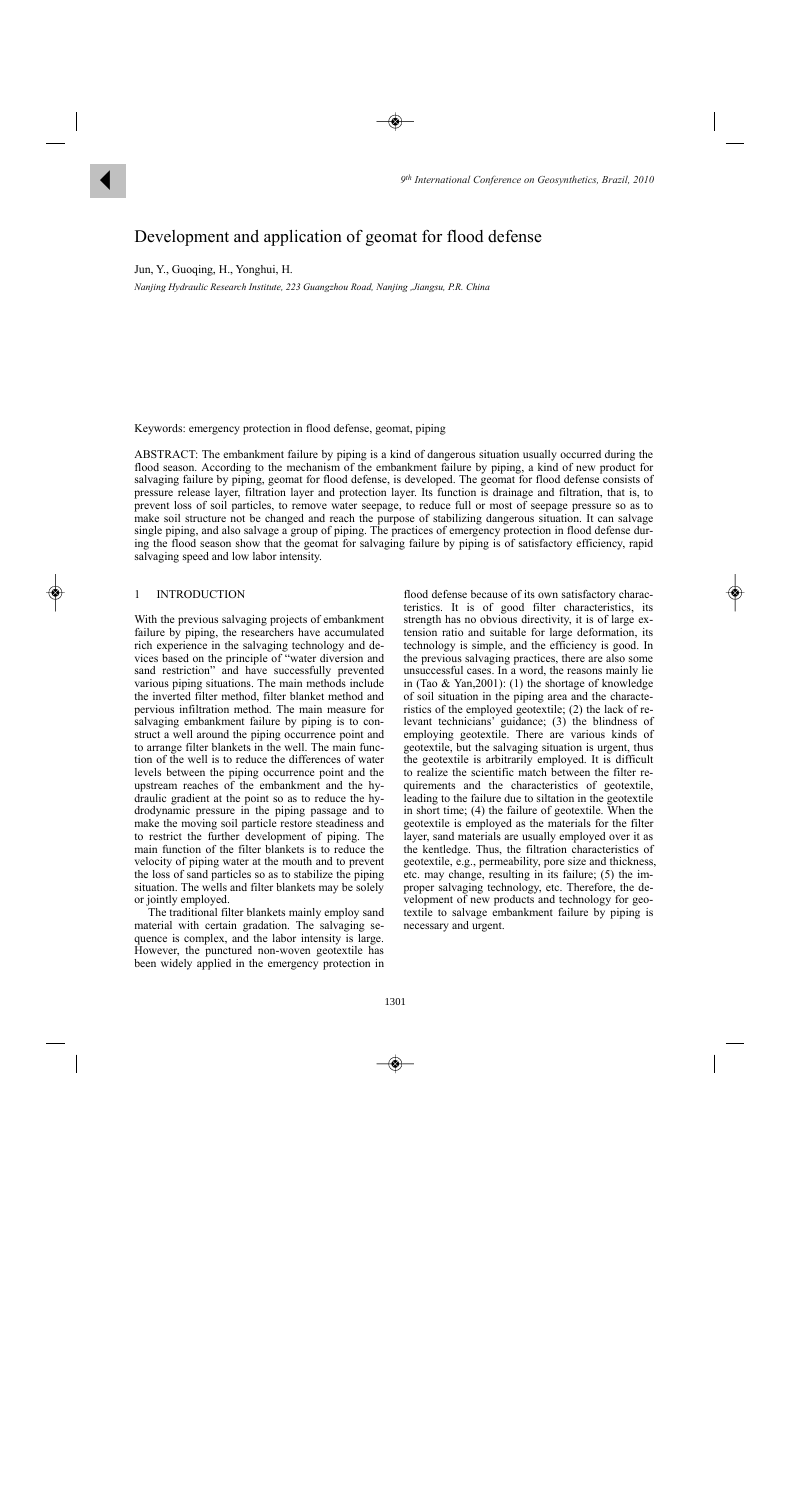## 2 MECHANISM OF FAILURE BY AND DE-VELOPMENT OF GEOMAT

During the flood season, the differences of water levels between the internal and external sides of an embankment result in the seepage motion of water. When the seepage pressure reaches certain degree, the seepage deformation will occur in the slope or ground soil at the embankment back. When the confined water of the pervious sandy ground penetrates the surface loam soil with weak permeability or the weak position of muddy soil, piping may occur. If timely salvaging is not taken, a local pervious pipe will occur at the piping point on the sandy ground, the soil particles on the embankment ground or embankment will greatly lose, resulting in cracks, settlement and failure of the embankment. The severe situation is that eddies and scouring of flows are aroused near the embankment toe at the waterside, the embankment failure is accelerated, and the embankment breaking is induced.

When piping occurs, the motion of the piping flows is similar to that of sediment-laden flows in the pipe with variable diameters. The magnitude of piping mouth, the velocity of flows, the sediment content as well as the size of sand particles are different with regard to the seepage slope, ground structure and character of pervious sandy layer. It is different from the flow regime under the condition of preventing piping from occurrence. Therefore, as for the utilization of geotextile filter layers to salvage failure by piping, besides the influencing factors for conventional filter layers, the velocity head of flows, sediment concentration by flows and particle size should be considered. They are more complex than the filter layers to prevent piping from occurrence. When the embankment failure by piping occurs, the pressure head at the piping mouth abruptly becomes the velocity one, thus, the velocity of discharge flows is large. They carry a large amount of sand particles, and the sediment-laden flows are formed. Simultaneously, because the velocity of flows inside the piping passage is not in accordance with that of the surrounding seepage flows, the velocity differences occur, and the shearing force is thus induced. It will lead to the continuous scouring of sand particles around the piping passage. Accordingly, the motion of sediment-laden flows in the pipe with variable diameters is formed. The function of the filter layers at this time is to turn the moving soil particles into static ones. The geotextile cannot be directly placed on the protected soil and is arranged at the piping mouth so as to mitigate and prevent the motion and loss of soil particles, and at the same time, the siltation of large amount of soil particles resulting in the failure of filter layers is not allowed.

Based on the characteristics of sediment-laden flows by piping, as for the filter layers for salvaging

failure by piping, first, the regime of the sedimentladen flows should be controlled, and the hydraulic gradient of the protected soil should be reduced so as to mitigate its scouring action; secondly, it is not allowed that most of soil particles of the sedimentladen flows pass through the pores of the filter layers and lose; thirdly, the flows after filtration of piping should be released smoothly, and the seepage pressure should be close to 0.

## 3 STRUCTURE AND CHARACTERISTICS OF GEOMAT FOR FLOOD DEFENSE

The geomat for flood defense is developed considering the above three kinds of factors. It is made up of the pressure release layer, the filtration layer and the protection layer(Fig.1).



Figure 1. Picture of the geomat.

The pressure release layer and the protection layer both employ geomat. The geomat is a kind of three-dimensional and porous material manufactured by modified polyethylene that is, it is heated and melted, and then the fibers with certain diameter are extruded through nozzles and superimposed. The geomat is of certain compressive strength, thickness and porosity. The filtration layer employs specially manufactured geotextile.

## 3.1 *Pressure release layer*

The pressure release layer is the bottom layer of the geomat for flood defense. Its main function is to control the flow regime, to dissipate the partial velocity head of sediment-laden flows, to mitigate the pressure gradient of the protected soil as well as to reduce the scouring of flows.

During salvaging failure by piping, the pressure release layer is directly placed on the piping mouth. When the sediment-loaden flows enter into the three-directional geoomat, the vertical diffusion and plane motion of flows will be aroused. The dissipating ratio of piping head changes with the porosity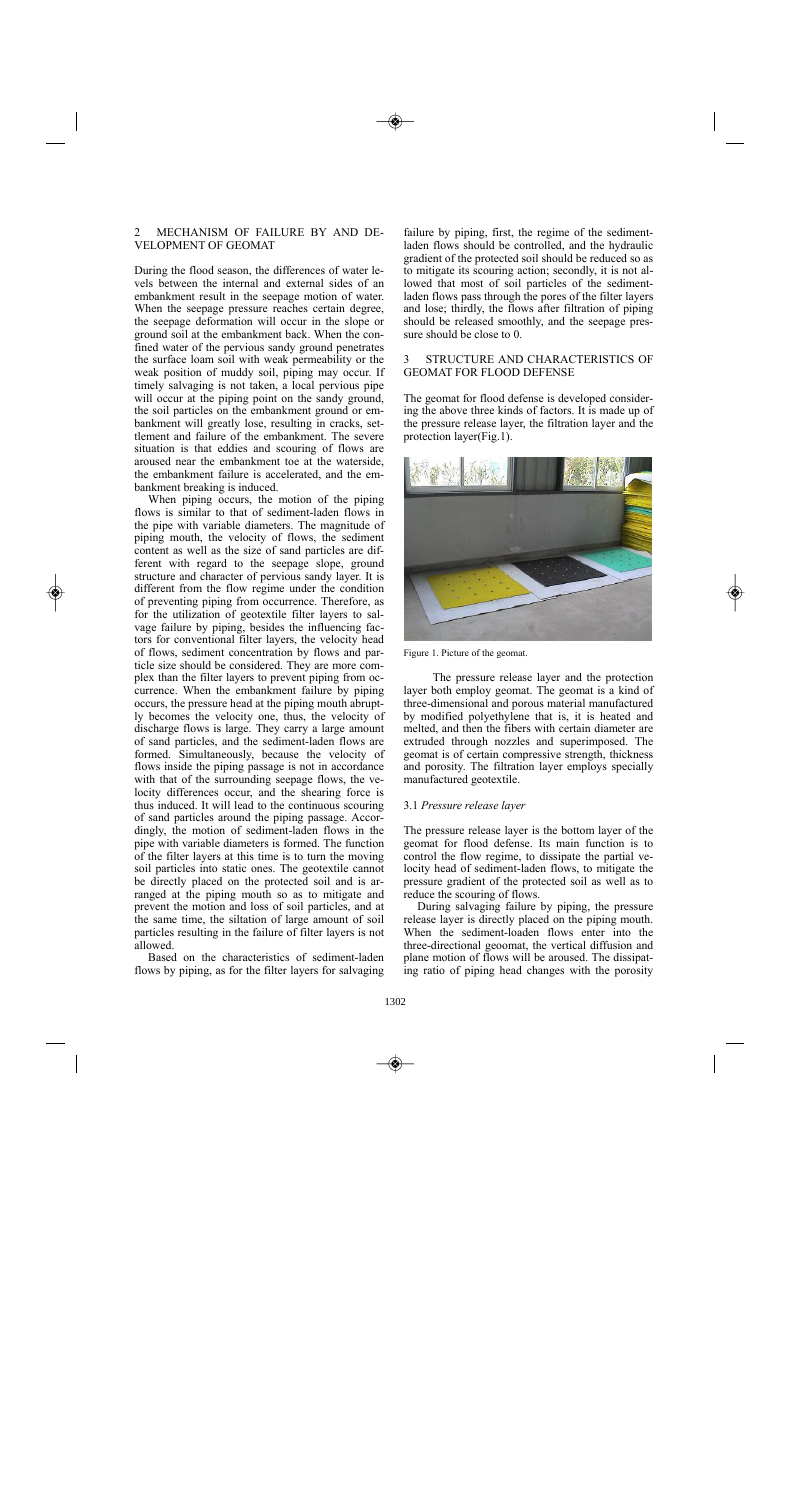and thickness of the geomat (Yan &Tao,2001). When the thickness of the geomat is constant, the dissipating ratio of head will linearly decrease with the increase of its porosity; when the porosity of the geomat is constant, the dissipating ratio of head will exponentially increase with the increase of its thickness. The relationship among the dissipating ratio of water head( $\phi$ ), thickness( $t_m$ ) and proportion of porosity( $n<sub>m</sub>$ ) of geomat is (Tao & Yan, 2005):

$$
\varphi = 74t_m^{0.137} - 0.76n_m t_m^{0.091} \tag{1}
$$

in which  $\phi$  is the dissipating ratio of head of geomat  $(\%)$ ;  $n_m$  represents the porosity of geomat  $(\%)$ ; *t*m stands for the thickness of geomat (mm).

## 3.2 *Filtration layer*

The filtration layer is the intermediate layer of the geomat for flood defense, and it is also the core layer. Its function is the drainage and filtration. When the sediment-laden flows reach the filtration layer through the geomat, the velocity head of flows decreases, and the distribution of velocity is uniform. At the same time, the sediment concentration by flows also decreases and exhibits uniform distribution. Accordingly, it is in favor of choosing rational filtration layers.

## 3.2.1 Requirements of soil conservation

The primary requirement of the filtration layer is the soil conservation, that is, the soil particles in the sediment-laden flows are not allowed to pass through the pores of the geotextile filtration layer and their loss should be avoided. Therefore, the following condition must be satisfied:

$$
\frac{O_e}{d_k} \le \alpha \tag{2}
$$

where  $O_e$  stands for the effective pore size of punctured non-woven geotextile (mm), taking  $O_e = O_{95}$ ;  $d_k$ represents the size of particles in sediment-laden flows by piping (mm);  $\alpha$  is the coefficient.  $d_k$  may be taken as the equivalent size  $d_e$ .

The value of  $\alpha$  is dependent on the condition that the particles enter into the pores of the filtration layer under the action of seepage flows. If a single particle enters into the pore of the filtration layer,  $\alpha$ =1. At this time, the failure of the protected soil belongs to the failure by piping. If many particles simultaneously enter the pore of the filtration layer under large hydraulic gradient, the particles are extruded and blocked at the pore mouth of the filtration layer, and they further block other particles to enter into the filtration layer, thus the arching effect is aroused. Accordingly  $a \leq 3$ , it is suitable for the soil

flow failure of the protected soil.

According to the above analysis, the soil conservation requirement of the filtration layer in salvaging embankment failure by piping is as follows:

$$
\frac{O_{95}}{d_e} = 1 - 3\tag{3}
$$

## 3.2.2 Requirements of drainage

Another important requirement of the filtration layer is the drainage, that is, the pressure after the flows enter into the filtration layer should be close to 0. With regard to that the filtration layer of salvaging failure by piping is different the conventional filtration layers and cannot be directly placed on the soil layer of the protected soil, the previous expression for permeability requirements  $k_{g}/k_{s} \geq B$  cannot reflect its requirements of drainage.

The results of laboratory tests (Tao,1999) show the relationship between the permeability  $\psi$  and effective pore size *O*95 may be obtained. Thus, the drainage requirement of the filtration layer in salvaging embankment failure by piping is

$$
\psi > 19.83O_{95}^{1.2} \tag{4}
$$

in which  $\psi$  is the permittivity of the non-woven geotextile  $(s^{-1})$ ;  $O_{95}$  represents the effective pore size of the punctured non-woven geotextile (mm).

#### 3.3 *Protection layer*

The protection layer is the top layer of the geomat for flood defense. Its function is to prevent the filtration layer of the punctured non-woven geotextile from damage during its storage, transport and operation, and to ensure little change of hydraulic characteristics when the overburden layer is heavy. Therefore, it is of certain rigidity, compressive strength and porosity.

# 4 APPLICATION OF GEOMAT FOR FLOOD DEFENSE

During the flood season, piping occurred in the slope of Tuishanzui Drainage Station in Dongtong Lake area of Yueyang City of Hunan Province. The piping mouth is about 80 m away the downstream toe of Dongting Lake embankment, and it is 1.2 m below the water surface. The phenomenon of sand-water motion in large extent could be seen on the water surface. Based on the field sampling from the piping mouth, it is preliminarily estimated that the sand at the piping mouth is the fine sand. At once, the geo-